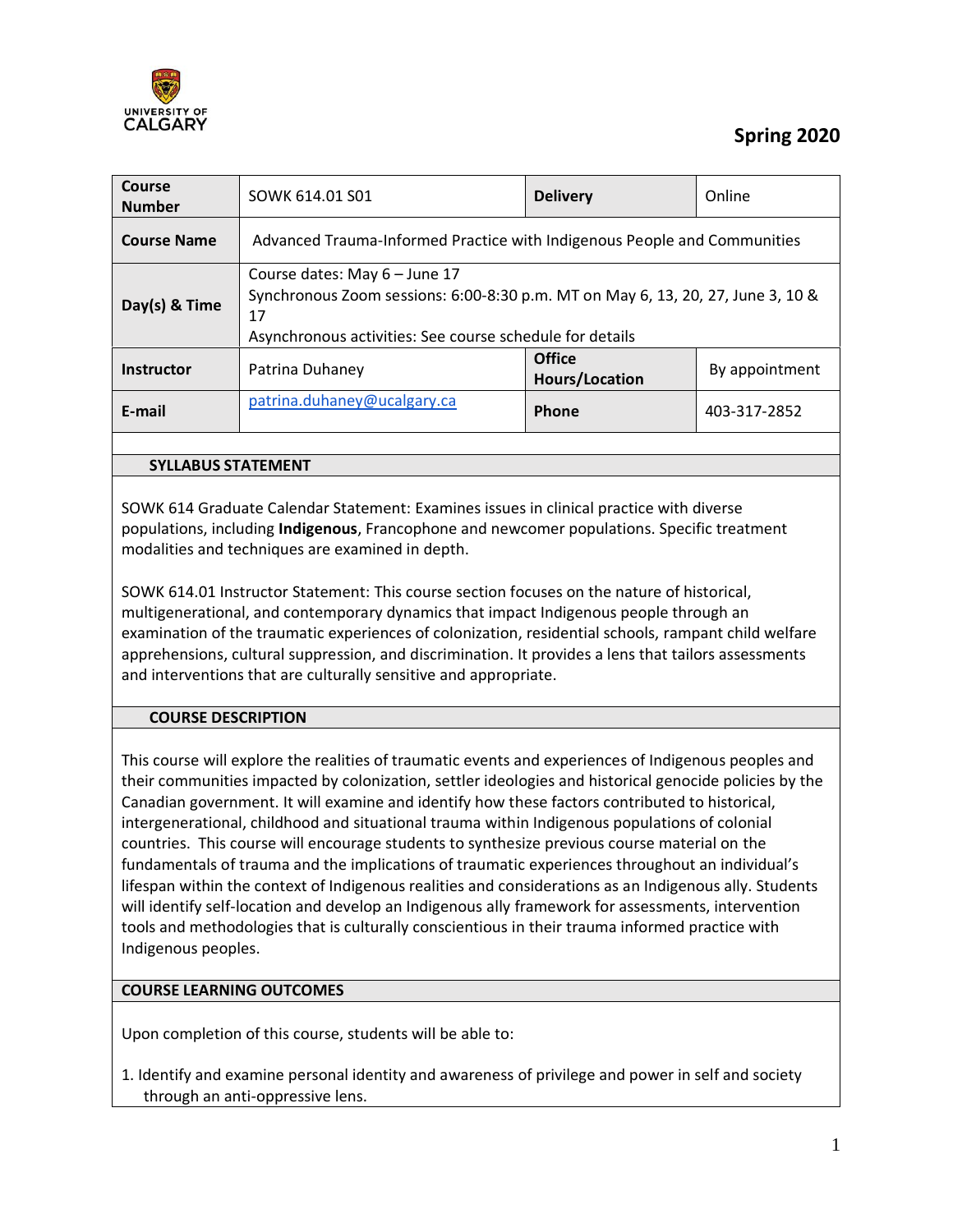- 2. Understand historical and social forces that have and continue to impact Indigenous peoples and communities.
- 3. Define and analyze historic and collective trauma, intergenerational trauma transmission, and situational trauma within Indigenous context.
- 4. Compare and contrast the impacts of Indigenous trauma to individuals, families and communities.
- 5. Synthesize prior course content and learn how to utilize culturally conscientious intervention and therapeutic approaches.
- 6. Understand and develop an Indigenous ally framework for assessments, intervention tools and methodologies for trauma-informed practice.
- 7. Practice advocacy and activism skills at individual, family, group, organization, community and population levels when working with Indigenous populations.

### **LEARNING RESOURCES**

## **REQUIRED READINGS**

Allan, B., & Smylie, J. (2015). *First Peoples, second class treatment: The role of racism in the health and well-being of Indigenous peoples in Canada*. The Wellesley Institute. [https://www.wellesleyinstitute.com/wp-content/uploads/2015/02/Summary-First-Peoples-Second-](https://www.wellesleyinstitute.com/wp-content/uploads/2015/02/Summary-First-Peoples-Second-Class-Treatment-Final.pdf)[Class-Treatment-Final.pdf](https://www.wellesleyinstitute.com/wp-content/uploads/2015/02/Summary-First-Peoples-Second-Class-Treatment-Final.pdf)

Bastien, B., & Kremer, J. (2004). *Blackfoot ways of knowing: The worldview of the Siksikaitsitapi*. University of Calgary Press.<https://press.ucalgary.ca/books/9781552381090/>

Bombay, A., Matheson, K., & Anisman, H. (2009). Intergenerational trauma: Convergence of multiple processes among First Nations peoples in Canada. *International Journal of Indigenous Health*, *5*(3), 6-47.

<https://jps.library.utoronto.ca/index.php/ijih/article/view/28987/23916>

Brave Heart, Y. H. M. (1999). Gender differences in the historical trauma response among the Lakota. *Journal of Health and Social Policy*, *10*(4), 1-21. [https://doi-org.ezproxy.lib.ucalgary.ca/10.1300/J045v10n04\\_01](https://doi-org.ezproxy.lib.ucalgary.ca/10.1300/J045v10n04_01)

Chan, W. Y. A., Akanmori, H., & Parker, C. (2019). Addressing Canada's Truth and Reconciliation Commission for Indigenous Peoples through religious literacy and spirituality: Unexpected pathways to peace education. *FIRE: Forum for International Research in Education*, *5*(1), 63–88. <https://eric.ed.gov/?id=EJ1207550>

Doetzel, Nancy-A . (2018). Cultivating spiritual intelligence: Honoring heart wisdom and First Nations Indigenous ways of knowing. *Interchange*, *49*(4), 521-526. [http://ezproxy.lib.ucalgary.ca/login?url=https://search-proquest](http://ezproxy.lib.ucalgary.ca/login?url=https://search-proquest-com.ezproxy.lib.ucalgary.ca/docview/2118120287?accountid=9838)[com.ezproxy.lib.ucalgary.ca/docview/2118120287?accountid=9838](http://ezproxy.lib.ucalgary.ca/login?url=https://search-proquest-com.ezproxy.lib.ucalgary.ca/docview/2118120287?accountid=9838)

Elliott-Groves, E. (2019). A culturally grounded biopsychosocial assessment utilizing Indigenous ways of knowing with the Cowichan tribes. *Journal of Ethnic & Cultural Diversity in Social Work*, *28*(1), 115- 133.

<https://doi-org.ezproxy.lib.ucalgary.ca/10.1080/15313204.2019.1570889>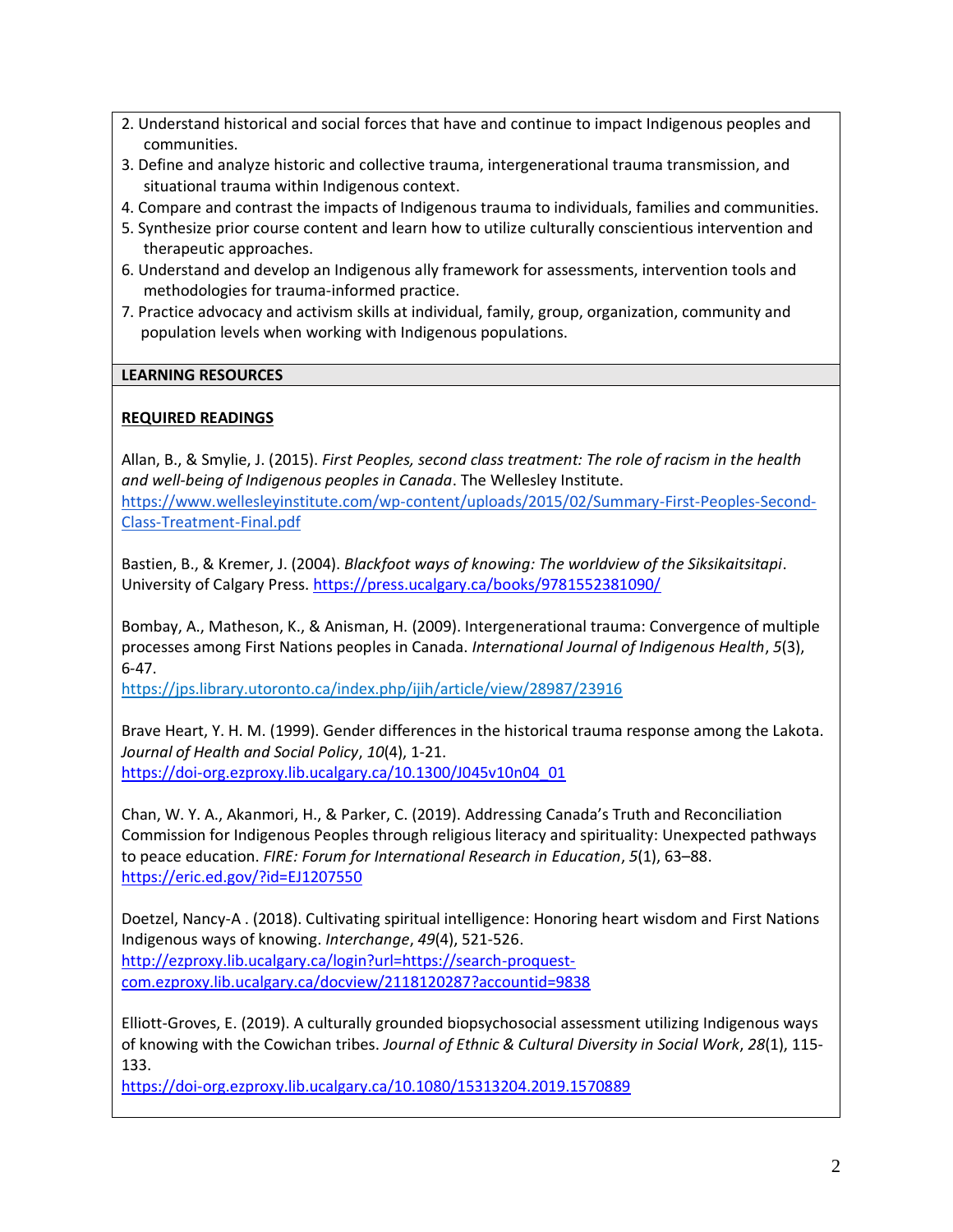Ermine, W. (2007). The ethical space of engagement. *Indigenous Law Journal*, *6*(1), 193-203. <https://jps.library.utoronto.ca/index.php/ilj/article/view/27669>

Evans-Campbell, T. (2008). Historical trauma in American Indian/Native Alaska communities: A multilevel framework for exploring impacts on individuals, families and communities. *Journal of Interpersonal Violence*, *23*(3), 316-338.

<https://doi-org.ezproxy.lib.ucalgary.ca/10.1177/0886260507312290>

Kirmayer, L. J., Dandeneau, S., Marshall, E., Phillips, M. K., & Williamson, K. J. (2011). Rethinking resilience from Indigenous Perspectives, *Canadian Journal of Psychiatry*, *56*(2), 84-91. <https://doi-org.ezproxy.lib.ucalgary.ca/10.1177/070674371105600203>

Marsh, T.N. Coholic, D., Coté-Meek, S., & Najavits, L.M. (2015). Blending Aboriginal and Western healing methods to treat intergenerational trauma with substance use disorder in Aboriginal peoples who live in northeastern Ontario, Canada. *Harm Reduction Journal*, *12*(14), 1-12. <https://doi.org/10.1186/s12954-015-0046-1>

Poonwassie, A. (2006). Grief and trauma in Aboriginal communities in Canada. *International Journal of Health Promotion & Education*, *44*(1), 29-33. <https://doi-org.ezproxy.lib.ucalgary.ca/10.1080/14635240.2006.10708062>

Robbins, J. A., & Dewar, J. (2011). Traditional Indigenous approaches to healing and modern welfare of traditional knowledge, spirituality and lands: A critical reflection on practices and policies taken from the Canadian Indigenous example, *The International Indigenous Policy Journal*, *2*(4), 1-17. <https://doi.org/10.18584/iipj.2011.2.4.2>

Spiwak, R., Sareen, J., Elias, B., Martens, P., Munro, G., & Bolton, J. (2012). Complicated grief in Aboriginal populations. *Dialogues Clinical. Neuroscience*, *14*(2), 204-209. <https://www-ncbi-nlm-nih-gov.ezproxy.lib.ucalgary.ca/pmc/articles/PMC3384449/>

Thomas, R., & Green, J. (2019). A way of life: Indigenous perspectives on anti-oppressive living. *First People's Child & Family Review*, *14*(1), 81-93. <https://fpcfr.com/index.php/FPCFR/article/view/27>

Tousignant, M., & Sioui, N. (2009). Resilience and Aboriginal communities in crisis: Theory and intervention. *Journal of Aboriginal Health*, *5*(1), 43-61. <https://jps.library.utoronto.ca/index.php/ijih/article/view/28977/23907>

Walker, A. C. (2008). Grieving in the Muscogee Creek tribe. *Death Studies*, *32*(2), 123-141. <https://doi-org.ezproxy.lib.ucalgary.ca/10.1080/07481180701801238>

Ward, C., Branch, C., & Fridkin, A. (2016). What is Indigenous cultural safety – and why should I care about it? *Visions*, *11*(4), 29-32. [http://ezproxy.lib.ucalgary.ca/login?url=https://search-proquest](http://ezproxy.lib.ucalgary.ca/login?url=https://search-proquest-com.ezproxy.lib.ucalgary.ca/docview/2231499442?accountid=9838)[com.ezproxy.lib.ucalgary.ca/docview/2231499442?accountid=9838](http://ezproxy.lib.ucalgary.ca/login?url=https://search-proquest-com.ezproxy.lib.ucalgary.ca/docview/2231499442?accountid=9838)

Wesley-Esquimaux, C., & Snowball, A. (2010). Viewing violence, mental illness and addictions through a wise practice lens. *International Journal of Mental Health and Addictions*, *8*(2), 390-407.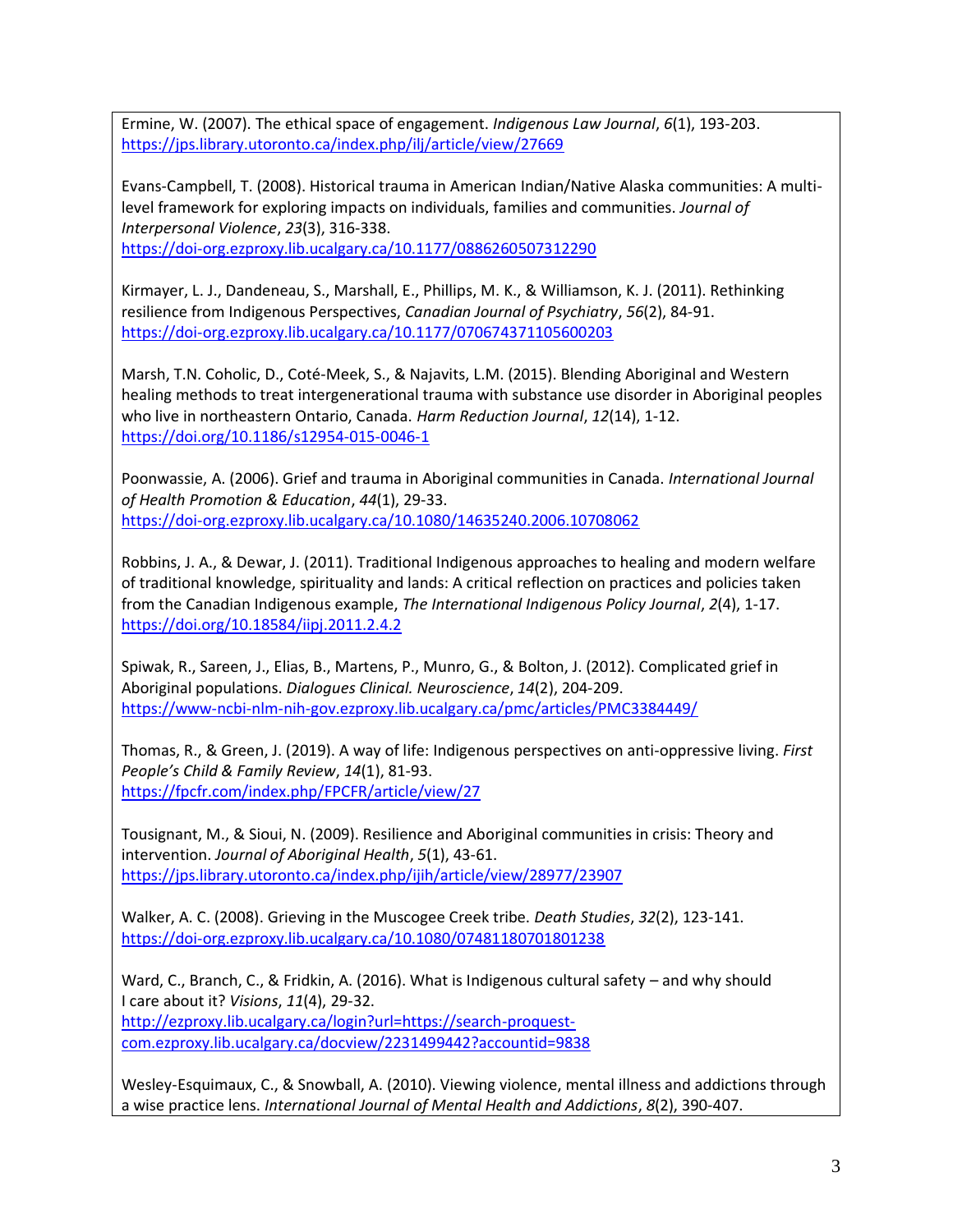[http://ezproxy.lib.ucalgary.ca/login?url=http://search.ebscohost.com/login.aspx?direct=true&db=a9](http://ezproxy.lib.ucalgary.ca/login?url=http://search.ebscohost.com/login.aspx?direct=true&db=a9h&AN=50132686&site=ehost-live) [h&AN=50132686&site=ehost-live](http://ezproxy.lib.ucalgary.ca/login?url=http://search.ebscohost.com/login.aspx?direct=true&db=a9h&AN=50132686&site=ehost-live)

Wexler, L. (2014). Looking across three generations of Alaska Natives to explore how culture fosters Indigenous resilience. *Transcultural Psychiatry*, *51*(1), 73-92. <https://doi-org.ezproxy.lib.ucalgary.ca/10.1177/1363461513497417>

Whitbeck, L. B., Adams, G. W., Hoyt, D. R., & Chen, X. (2004). Conceptualizing and measuring historical trauma among American Indian people. *American Journal of Community Psychology*, *33*(3- 4), 119-130.

[http://ezproxy.lib.ucalgary.ca/login?url=http://search.ebscohost.com/login.aspx?direct=true&db=sih](http://ezproxy.lib.ucalgary.ca/login?url=http://search.ebscohost.com/login.aspx?direct=true&db=sih&AN=13698726&site=ehost-live) [&AN=13698726&site=ehost-live](http://ezproxy.lib.ucalgary.ca/login?url=http://search.ebscohost.com/login.aspx?direct=true&db=sih&AN=13698726&site=ehost-live)

# **REQUIRED MULTIMEDIA**

Anderson, M., & McGibbon, E. (2017, October 26). *Indigenous health equity: Examining racism as an Indigenous social determinant of health*. [Webinar].

[http://www.icscollaborative.com/webinars/indigenous-health-equity-examining-racism-as-an](http://www.icscollaborative.com/webinars/indigenous-health-equity-examining-racism-as-an-indigenous-social-determinant-of-health)[indigenous-social-determinant-of-health](http://www.icscollaborative.com/webinars/indigenous-health-equity-examining-racism-as-an-indigenous-social-determinant-of-health)

CBC. (2020, January 30). Death and dying: How Indigenous communities grieve, survive and thrive. [Podcast][. https://www.cbc.ca/radio/unreserved/death-and-dying-how-indigenous-communities](https://www.cbc.ca/radio/unreserved/death-and-dying-how-indigenous-communities-grieve-survive-and-thrive-1.5441767)[grieve-survive-and-thrive-1.5441767](https://www.cbc.ca/radio/unreserved/death-and-dying-how-indigenous-communities-grieve-survive-and-thrive-1.5441767)

National Collaborating Centre for Indigenous Health. (2016, February 17). *Cultural safety for Indigenous peoples: A determinant of health.* [Webinar].

https://www.nccih.ca/495/Webinar\_ Cultural\_safety\_for\_Indigenous\_peoples\_\_A\_determinant\_of\_ [health.nccih?id=162](https://www.nccih.ca/495/Webinar__Cultural_safety_for_Indigenous_peoples__A_determinant_of_health.nccih?id=162)

National Collaborating Centre for Indigenous Health. (2019, January 17). *Indigenous languages.*  [Webinar][. https://www.nccih.ca/495/Webinar\\_\\_Indigenous\\_Languages.nccih?id=258](https://www.nccih.ca/495/Webinar__Indigenous_Languages.nccih?id=258)

National Collaborating Centre for Indigenous Health. (2019, October 29). *Indigenous peoples' access to health services*. [Webinar].

[https://www.nccih.ca/495/Webinar\\_\\_Indigenous\\_peoples%E2%80%99\\_access\\_to\\_health\\_services.nc](https://www.nccih.ca/495/Webinar__Indigenous_peoples%E2%80%99_access_to_health_services.nccih?id=285) [cih?id=285](https://www.nccih.ca/495/Webinar__Indigenous_peoples%E2%80%99_access_to_health_services.nccih?id=285)

Northern Health BC. (2017, February 17). *Cultural safety: Respect and dignity in relationships*. [Video]. YouTube.<https://www.youtube.com/watch?v=MkxcuhdgIwY>

Young, I. (2016). *When Indigenous healing practices meet modern medicine; 4 sacred medicines.*  Retrieved fro[m](https://www.cbc.ca/radio/unreserved/when-indigenous-healing-practices-meet-modern-medicine-1.3530072) [https://www.cbc.ca/radio/unreserved/when-indigenous-healing-practices-meet](https://www.cbc.ca/radio/unreserved/when-indigenous-healing-practices-meet-modern-medicine-1.3530072)[modern-medicine-1.3530072](https://www.cbc.ca/radio/unreserved/when-indigenous-healing-practices-meet-modern-medicine-1.3530072)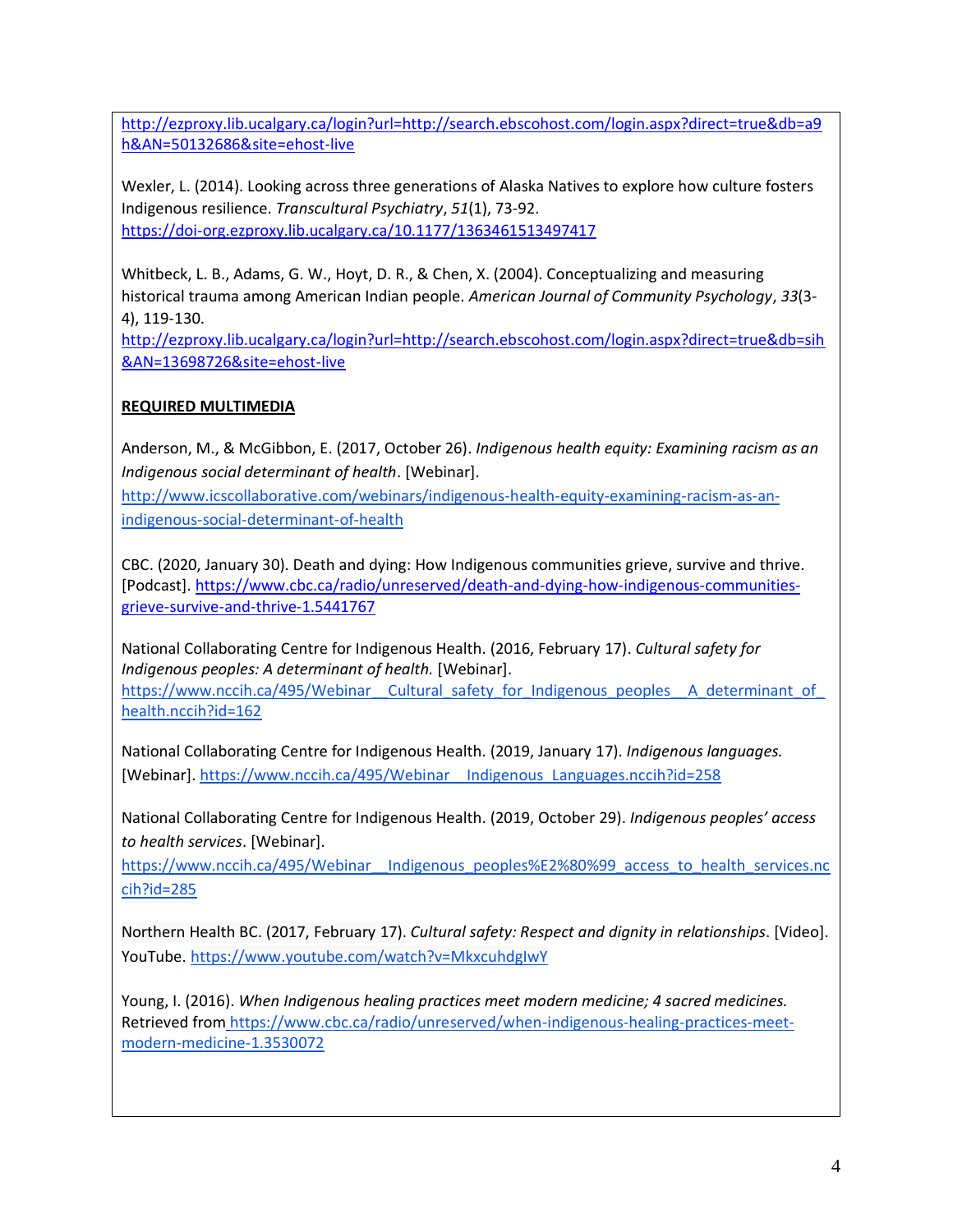# **PODCASTS**

Library Resources: <https://library.ucalgary.ca/guides/media-creation/podcast>

Faculty of Social Work Podcasts: <https://soundcloud.com/ucalgary-social-work> <https://soundcloud.com/ucalgary-social-work/sets/sowk-365-podcast-series>

Social Work Podcasts: <http://socialworkpodcast.blogspot.com/> <https://www.insocialwork.org/> <https://www.showaboutrace.com/>

Video Tutorials: Review list of resources provided in D2L.

# **ADDITIONAL SUGGESTED RESOURCES**

These will be posted in D2L.

## **LEARNING TECHNOLOGIES AND REQUIREMENTS**

D2L is the chosen learning platform for this course and contains required readings and other relevant class resources and materials.

Zoom video conferencing is the primary method through which all lectures are delivered for the course. Students are required to have a laptop, desktop or mobile device equipped with stable and reliable internet access. A high quality headset (or air pods) with a speaker, microphone and webcam are essential to communicate with the instructor and peers via Zoom.

## **MATERIALS FOR WELLNESS ACTIVITY**

Students will need to have the following items to participate in a wellness activity on May 14.

- 1. 4" MEDICINE WHEEL KIT (materials include a 4" ring, beads, leather lace, hackles a quartz crystal) Cat.#: KITMW400 Ordering location: Halford, catalogues and Flyers, Leather Fur & Crafts Supplies https://www.halfordsmailorder.com/leather-fur-and-craft-supplies
- 2. Crafting glue gun, glue sticks, small scissors

## **RELATIONSHIP TO OTHER COURSES**

This course is one of four courses (SOWK 610, 612, 614, 616) required to complete the trauma informed practice specialization. Each course addresses a specific topic area within the broader field of trauma informed practice.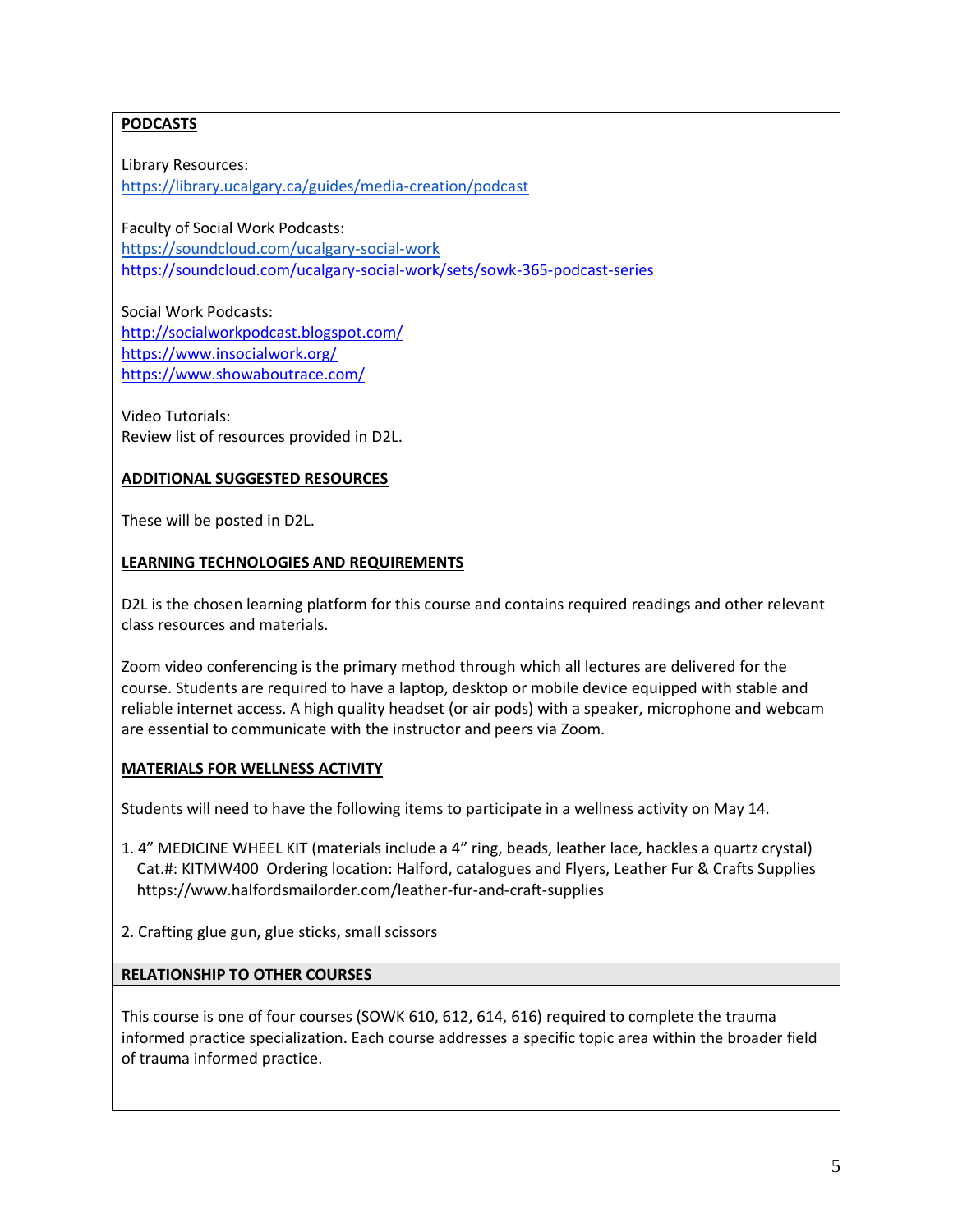| <b>CLASS SCHEDULE</b>      |                                  |                                        |  |  |
|----------------------------|----------------------------------|----------------------------------------|--|--|
| Date                       | <b>Topic</b>                     | <b>Readings, Activities</b>            |  |  |
|                            |                                  | & Assignment due dates                 |  |  |
| <b>Week 1: Synchronous</b> | Introduction                     | Allan & Smylie (2015)                  |  |  |
| <b>Zoom Session</b>        | Review key components of         | Ward (2016)                            |  |  |
| May 6, 2020                | course outline                   |                                        |  |  |
| 6:00-8:30 p.m. MT          | Discuss course                   |                                        |  |  |
|                            | expectations/introduce trauma    |                                        |  |  |
|                            | Wellness activity                |                                        |  |  |
| Week 1: Asynchronous       |                                  | Watch the following videos and share   |  |  |
|                            |                                  | 3 highlights of your learning in the   |  |  |
|                            |                                  | designated D2L Discussion Board.       |  |  |
|                            |                                  |                                        |  |  |
|                            |                                  | Videos:                                |  |  |
|                            |                                  | APTN (2020)                            |  |  |
|                            |                                  | Northern Health BC (2017)              |  |  |
|                            |                                  | <b>NCCIH (2016)</b>                    |  |  |
| <b>Week 2: Synchronous</b> | Historical and intergenerational | Brave Heart (1999)                     |  |  |
| <b>Zoom Session</b>        | trauma                           | Evans-Campbell (2008)                  |  |  |
| May 13, 2020               | Medicine Wheel wellness activity | Whitbeck et al. (2004)                 |  |  |
| 6:00-8:30 p.m. MT          |                                  |                                        |  |  |
| Week 2: Asynchronous       |                                  | Gather supplies for the Medicine       |  |  |
|                            |                                  | Wheel activity and review the activity |  |  |
|                            |                                  | guidelines.                            |  |  |
|                            |                                  |                                        |  |  |
|                            |                                  | Watch the following video:             |  |  |
|                            |                                  | Anderson & McGibbon (2017)             |  |  |
| <b>Week 3: Synchronous</b> | Grief/loss                       | Poonwassie (2006)                      |  |  |
| <b>Zoom Session</b>        | Spirituality                     | Spiwak et al. (2012)                   |  |  |
| May 20, 2020               | Wellness activity                | <b>Walker (2008)</b>                   |  |  |
| 6:00-8:30 p.m. MT          |                                  |                                        |  |  |
| Week 3: Asynchronous       |                                  | Listen to the following podcast:       |  |  |
|                            |                                  | CBC (2020)                             |  |  |
| May 22, 2020               |                                  | <b>Assignment 1 Due</b>                |  |  |
|                            |                                  |                                        |  |  |
| <b>Week 4: Synchronous</b> | Individual resilience/family     | Tousignant & Sioui (2009)              |  |  |
| <b>Zoom Session</b>        | resilience/community resilience  | Kirmayer et al. (2011)                 |  |  |
| May 27, 2020               | Wellness activity                | <b>Wexler (2014)</b>                   |  |  |
| 6:00-8:30 p.m. MT          |                                  |                                        |  |  |
| Week 4: Asynchronous       |                                  | Case study 1:                          |  |  |
|                            |                                  | Check D2L for details                  |  |  |
|                            |                                  |                                        |  |  |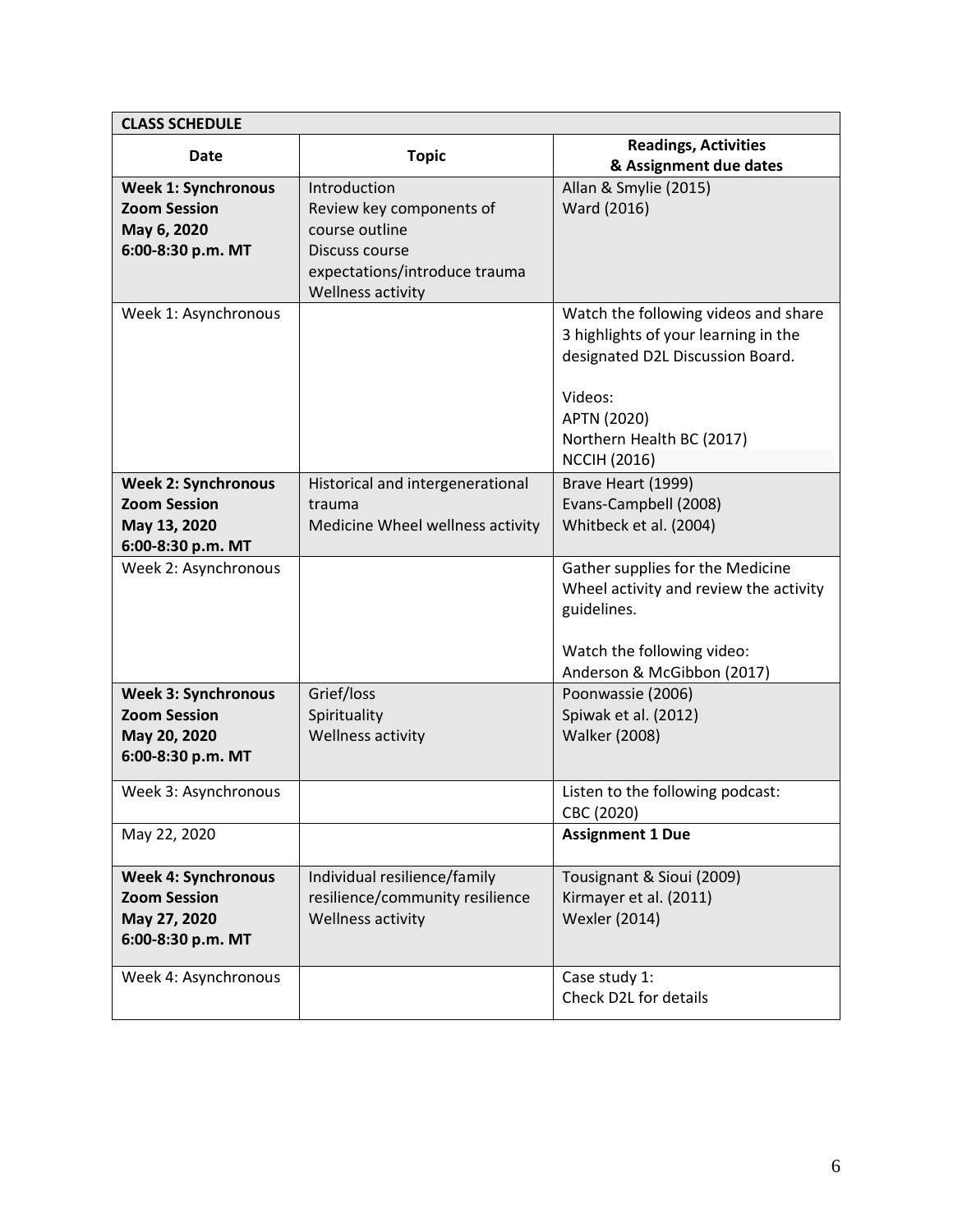| <b>Week 5: Synchronous</b> | Indigenous ways of knowing        | Chan et al. (2019)                 |
|----------------------------|-----------------------------------|------------------------------------|
| <b>Zoom Session</b>        | (ceremonial, cultural, tradition, | Thomas & Green (2019)              |
| June 3, 2020               | language, stories)                | Robbins & Dewar (2011)             |
| 6:00-8:30 p.m. MT          | Wellness activity                 |                                    |
|                            |                                   | Webinar: NCCIH (2019a)             |
| Week 5: Asynchronous       |                                   | Case Study 2:                      |
|                            |                                   | Check D2L for details              |
| June 5, 2020               |                                   | <b>Assignment 2 Due</b>            |
|                            |                                   |                                    |
| <b>Week 6: Synchronous</b> | Practice with Indigenous people   | Doetzel (2018)                     |
| <b>Zoom Session</b>        | who have experienced trauma       | Elliott-Groves (2019)              |
| June 10, 2020              | Wellness activity                 | Marsh et al (2015)                 |
| 6:00-8:30 p.m. MT          |                                   |                                    |
|                            |                                   | Video: Young (2016)                |
| Week 6: Asynchronous       |                                   | Case Study 3:                      |
|                            |                                   | Check D2L for details              |
|                            |                                   |                                    |
| <b>Final Class:</b>        | Practice with Indigenous people   | Bastien & Kremer (2004)            |
| <b>Synchronous</b>         | who have experienced trauma:      | Ermine (2007)                      |
| <b>Zoom Session</b>        | Ethics/allyship/building trust    | Wesley-Esquimaux & Snowball (2010) |
| June 17, 2020              | Wellness activity                 |                                    |
| 6:00-8:30 p.m. MT          |                                   | Video: NCCIH (2019b)               |
|                            |                                   |                                    |
| June 19, 2020              |                                   | <b>Assignment 3 Due</b>            |
|                            |                                   |                                    |

## **ADDITIONAL CLASSROOM CONDUCT AND RELATED INFORMATION**

## **EMAIL POLICY**

Students are expected to adhere to professional conduct when corresponding with the instructor and their peers. All academic related correspondence must be done through the student's university of Calgary email address. The Instructor reserve the right to not communicate through a student's personal email account. Students are encouraged to regularly check their emails. Responses to emails will typically occur within 24 hours. Emails will not be checked on weekends or holidays.

## **GUIDELINES FOR SYNCHRONOUS ZOOM SESSIONS**

Students are expected to participate actively in all Zoom sessions. If you are unable to attend a Zoom session, please contact your instructor to arrange an alternative activity for the missed session. Please be prepared, as best as you are able, to join class in a quiet space that will allow you to be fully present and engaged in Zoom sessions. Students will be advised by their instructor when they are expected, if they are able, to turn on their webcam (for group work, presentations, assignments, application sessions, etc.).

All students are expected to behave in a professional manner during the session. Since students are studying to join a profession such as Social Work, the Faculty considers the online class no different from a professional setting. Online classes need to be treated as professionally as face-to-face classes.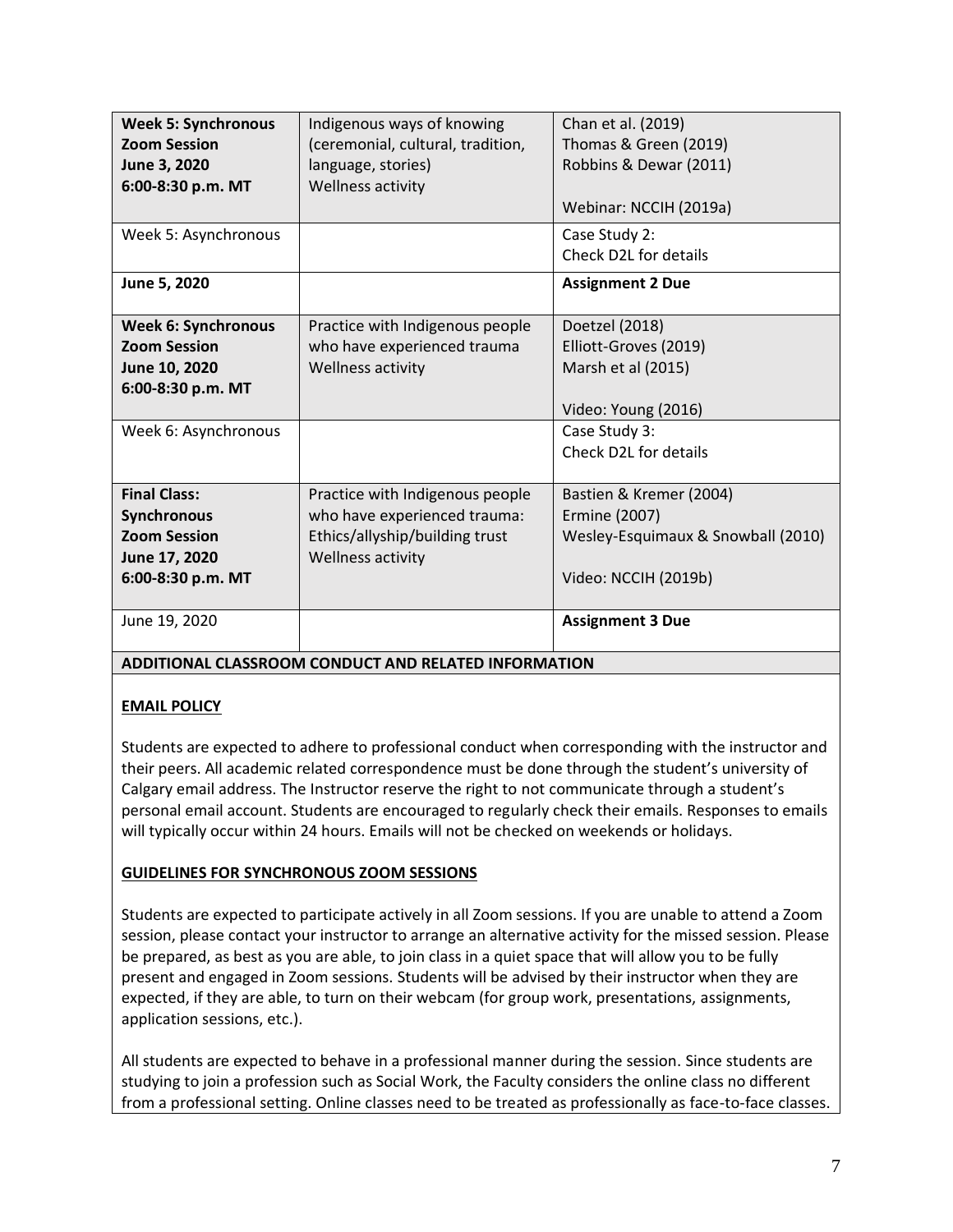As such, when the webcam is on, students are expected to behave and dress as if in a professional work environment.

The instructor may record online Zoom class sessions for the purposes of supporting student learning in this class. Students will be advised before the instructor initiates a recording of a Zoom session. These recordings will be used to support student learning only and will not be shared or used for any other purpose.

Students are responsible for testing the Zoom session link that the instructor provides in advance. If you experience technical difficulties, students can connect with the tech coach assigned to the course. When prompted to add your name, enter your full name (first name, last name).

#### **ASSESSMENT COMPONENTS**

#### **Assignment 1: Medicine Wheel Framework Reflective Paper**

Due Date: May 22, 2020 Weight: 35% Aligned Learning Outcome: 1,2,3,4,5

In this assignment, students will utilize key teachings of the Medicine wheel (i.e., mental, emotional, physical, spiritual) to 1) articulate the ways in which they would honor Indigenous ways of knowing; 2) develop knowledge while taking control of their own learning; 3) gain a sense of belonging within the classroom; and 4) attend to relationships with peers, instructor and Indigenous individuals/communities. Students must critically analyze the interconnectedness between these various areas from anti-colonial and anti-racist perspectives.

The paper should be 6 pages (double spaced), 1-inch margin, 12-inch font, not including cover page/references and comply with APA standards ( $7<sup>th</sup>$ edition). Students should use a minimum of 8 references. Marks will be deducted for grammatical and spelling errors as well and improper citation. Please refer to the rubric posted in D2L for additional information.

#### **Assignment 2: Educational Podcast Proposal and Interview Script**

Due Date: June 5, 2020 by 11:59 p.m. Weight: 20% Aligned Learning Outcome: 1,2,3,4,5,6

For this assignment, students will work in groups of 3-4 people and utilize an Indigenous approach (storytelling) to demonstrate their knowledge of course content. A range of topics will be provided to students in a subsequent document. Groups will be randomly assigned.

Students will develop a podcast proposal and guide that capture their process of creating and delivering a podcast.

Students are asked to discuss the topic that will be covered as well as the structure of the podcast. How will information be delivered? What resources will be utilized to inform and guide the project? How will the student incorporate Indigenous perspectives? Students should identify potential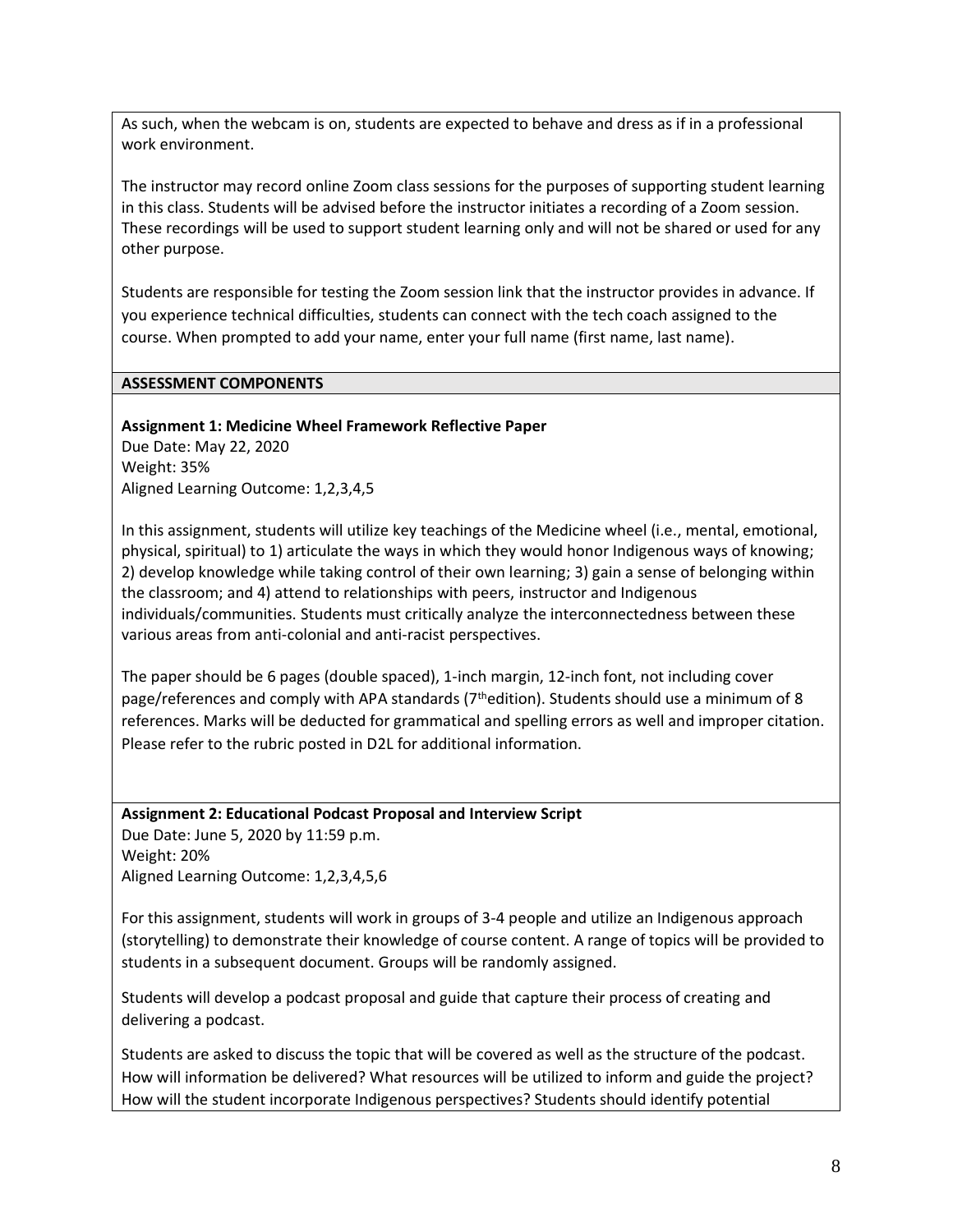recording equipment, audio editing software (i.e. Audacity, GarageBand), music, sound effects that they wish to incorporate. Students should also identify elements and techniques they plan to use that will contribute to effective storytelling and podcasting. Discuss how these elements enhance the listening experience. Identify and discuss obstacles (technical issues, ethical concerns) that you may encounter and how you plan to manage these.

Students should write a total of 10 pages for this assignment including: 1) a 5 page (double spaced) educational proposal, and 2) a 5 page (single spaced) interview script. Papers should be 1-inch margin, not including cover page and comply with APA standards  $(7<sup>th</sup>$  edition). Students should use a minimum of 12 references. Marks will be deducted for grammatical and spelling errors as well and improper citation. Please refer to the rubric posted in D2L for additional information.

This is a group assignment with a group mark.

### **Assignment 3: Educational Podcast**

Due Date: June 19, 2020 by 11:59 p.m. Weight: 45% Aligned Learning Outcome: 1,2,3,4,5,6,7

This podcast assignment will help foster students' critical understanding of and deep engagement with Indigenous approaches to trauma informed practice. In this assignment students are asked to produce a podcast by incorporating content developed in Assignment 2.

Students are required to continue to work in the same group established for Assignment 2. Produce an educational Podcast that is approximately 10-15 minutes. Students must incorporate various elements (i.e. music, sound effects, in their podcast). At the discretion of the instructor and with permission of the student group, selected podcasts will be uploaded to an external website or platform for public access. Please refer to the rubric posted in D2L for additional information.

This is a group assignment with a group mark.

### **ADDITIONAL ASSESSMENT AND EVALUATION INFORMATION**

### **EXPECTATIONS FOR WRITING AND ASSESSMENT OF ALL ASSIGNMENTS**

All assignments will be assessed on writing skills and adherence to assignment and rubric guidelines. Writing skills include not only surface correctness (grammar, punctuation, sentence structure, etc.) but also general clarity and organization. Sources used in research papers must be properly documented and referenced in APA format (7<sup>th</sup> edition). If you need writing support, please connect with the Student Success Centre, at: [https://www.ucalgary.ca/student-services/student](https://www.ucalgary.ca/student-services/student-success/writing-support)[success/writing-support.](https://www.ucalgary.ca/student-services/student-success/writing-support)

Students must adhere to the page limitation for each assignment; pages beyond this guideline will not be used as part of the assessment. Unless instructed otherwise, each paper must be typed with one-inch margins, double spaced and written in Word format. Documents should be saved using the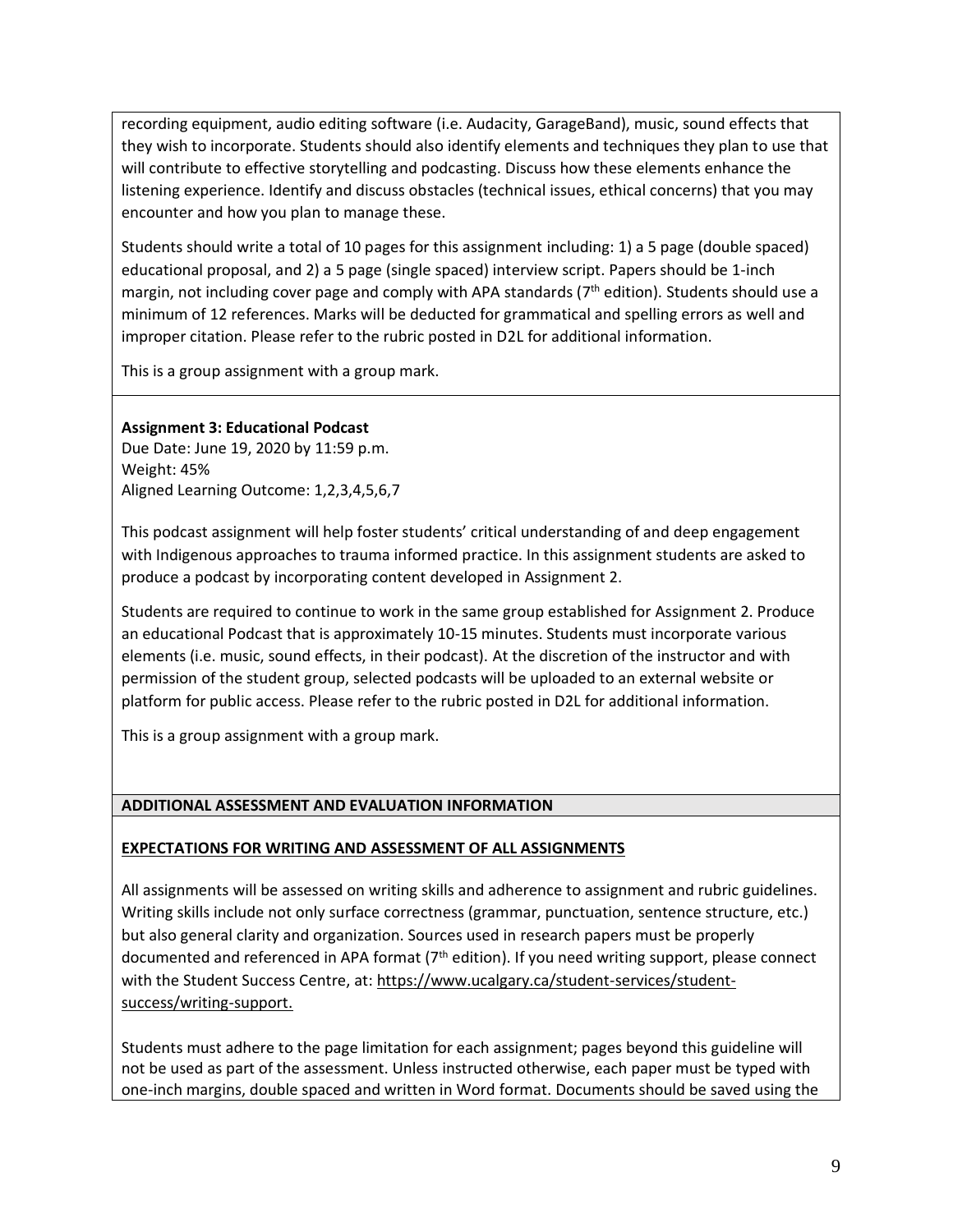following format: Last name, first name, assignment # (Cardinal, Kiora, Assignment 1). Acceptable fonts include Times New Roman 12pt, Calibri size 11pt, Arial 11pt, Lucida Sans Unicode 10pt, and Georgia 11pt. Page limit does not include cover page or references. All papers must comply with APA standards (7th edition). Marks will be deducted for grammatical and spelling errors as well and improper citation.

# **GUIDELINES FOR SUBMITTING ASSIGNMENTS**

Assignments are due on or before the due date and by 11:59 p.m. Mountain Time. Grades are deducted for late submissions (10% per day will be deducted e.g. 90% to 80%). It is the student's responsibility to request an extension from the instructor should you require more time. Extensions may be granted at the discretion of the instructor and for extenuating circumstances.

Please submit assignments to D2L in the appropriate Dropbox folder. Please note, it is the student's responsibility to keep a copy of each submitted assignment and to ensure that the proper assignment is submitted to the correct folder. Failure to do this will result in deductions of marks.

# **ACADEMIC MISCONDUCT**

It is expected that all work submitted in assignments is the student's own work, written expressly by the student for this particular course. Students are reminded that academic misconduct, including plagiarism, has serious consequences, as set out in the University Calendar: <http://www.ucalgary.ca/pubs/calendar/current/k.html>

## **GRADING**

A student's final grade for the course is the sum of the separate assignments. It is not necessary to pass each assignment separately in order to pass the course.

The University of Calgary **Graduate Grading System** and Faculty of Social Work Percentage Conversion will be used.

| Grade | Grade | <b>Description</b>                                                                               | Percentage |
|-------|-------|--------------------------------------------------------------------------------------------------|------------|
|       | Point |                                                                                                  |            |
| $A+$  | 4.0   | Outstanding                                                                                      | 95-100     |
| A     | 4.0   | Excellent - superior performance, showing                                                        | 95-100     |
|       |       | comprehensive understanding of subject matter                                                    |            |
| $A -$ | 3.7   | Very Good Performance                                                                            | 90-94      |
| B+    | 3.3   | Good Performance                                                                                 | 85-89      |
| B     | 3.0   | Satisfactory performance. Note: The grade point<br>value (3.0) associated with this grade is the | 80-84      |
|       |       | minimum acceptable average that a graduate<br>student must maintain throughout the               |            |
|       |       | programme as computed at the end of each year                                                    |            |
|       |       | of their program.                                                                                |            |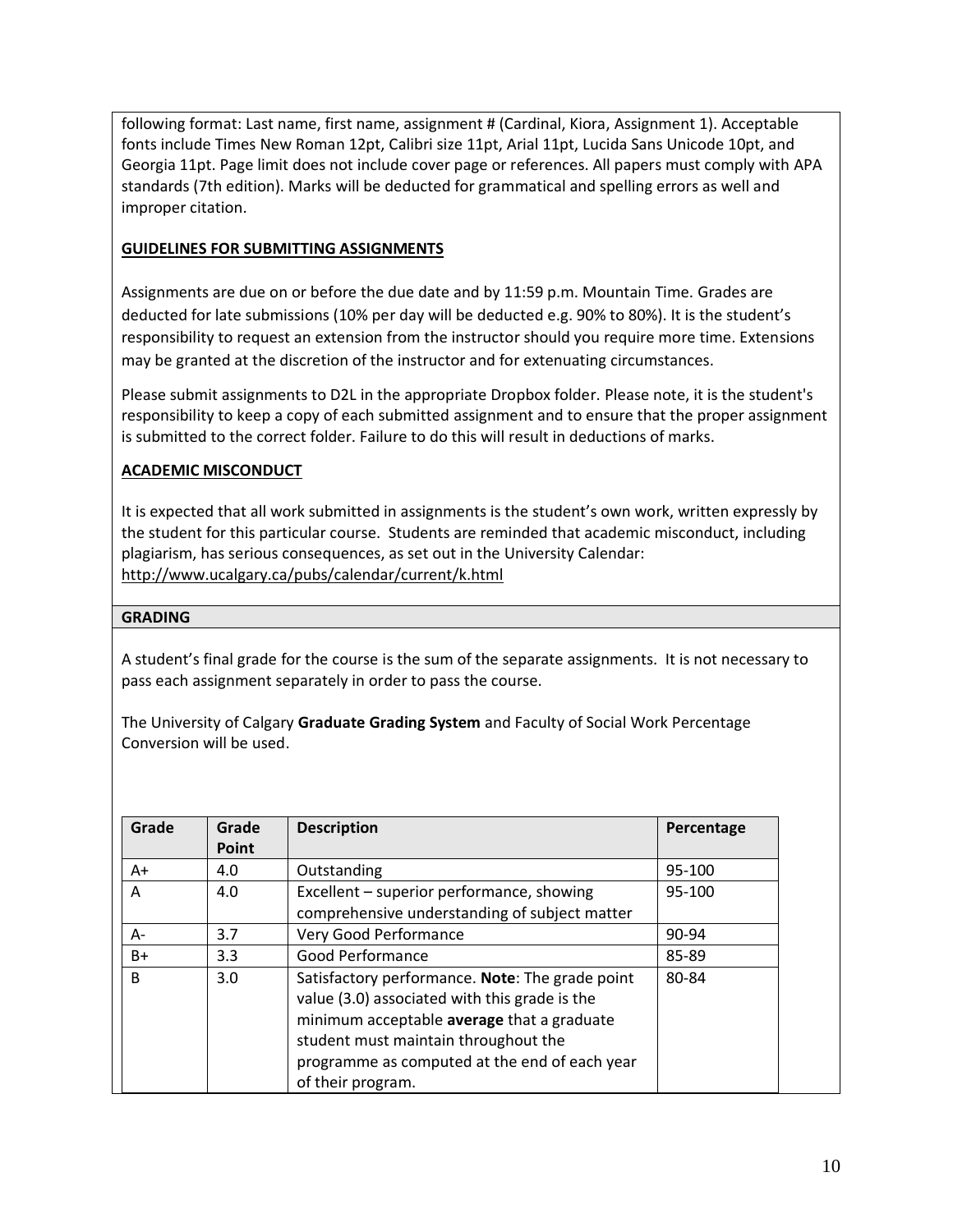| $B -$                    | 2.7  | Minimum pass for students in Graduate Studies.<br>Note: Students who accumulate two grades of<br>"B-" or lower can be required by the Faculty to<br>withdraw from the programme regardless of | 75-79    |  |
|--------------------------|------|-----------------------------------------------------------------------------------------------------------------------------------------------------------------------------------------------|----------|--|
| $C+$                     | 2.3  | the grade point average.<br>All grades below "B-" are indicative of failure at<br>the graduate level and cannot be counted<br>towards Faculty of Graduate Studies course<br>requirements.     | 70-74    |  |
| C                        | 2.00 |                                                                                                                                                                                               | 65-69    |  |
| $C-$                     | 1.70 |                                                                                                                                                                                               | 60-64    |  |
| D+                       | 1.30 |                                                                                                                                                                                               | 55-59    |  |
| D                        | 1.00 |                                                                                                                                                                                               | 50-54    |  |
| F                        | 0.00 |                                                                                                                                                                                               | Below 50 |  |
| <b>COURSE EVALUATION</b> |      |                                                                                                                                                                                               |          |  |

Students are welcome to discuss the process and content of the course at any time with the instructor. Informal student feedback will be sought during the course. Feedback will also be requested at the end of the course through the standard University and Faculty of Social Work course evaluation forms.

### **UNIVERSITY OF CALGARY POLICIES AND SUPPORTS**

### **PROFESSIONAL CONDUCT**

As members of the University community, students and staff are expected to demonstrate conduct that is consistent with the University of Calgary Calendar <http://www.ucalgary.ca/pubs/calendar/current/k-2.html>

Students and staff are also expected to demonstrate professional behaviour in class that promotes and maintains a positive and productive learning environment. Consistent with the aims of the Social Work Program and the University of Calgary, all students and staff are expected to respect, appreciate, and encourage expression of diverse world views and perspectives; to offer their fellow community members unconditional respect and constructive feedback; and to contribute to building learning communities that promote individual and collective professional and personal growth. While critical thought and debate is valued in response to concepts and opinions shared in class, feedback must always be focused on the ideas or opinions shared and not on the person who has stated them.

Students and staff are expected to model behaviour in class that is consistent with our professional values and ethics, as outlined in the Canadian Association for Social Workers, Code of Ethics (2005) and the Alberta College of Social Work Standards of Practice (2019). Both can be found online at: <https://acsw.ab.ca/site/practice-resources?nav=sidebar>

### **ACADEMIC ACCOMMODATION**

It is the student's responsibility to request academic accommodations according to the University policies and procedures. Students seeking an accommodation based on disability or medical concerns should contact Student Accessibility Services (SAS). SAS will process the request and issue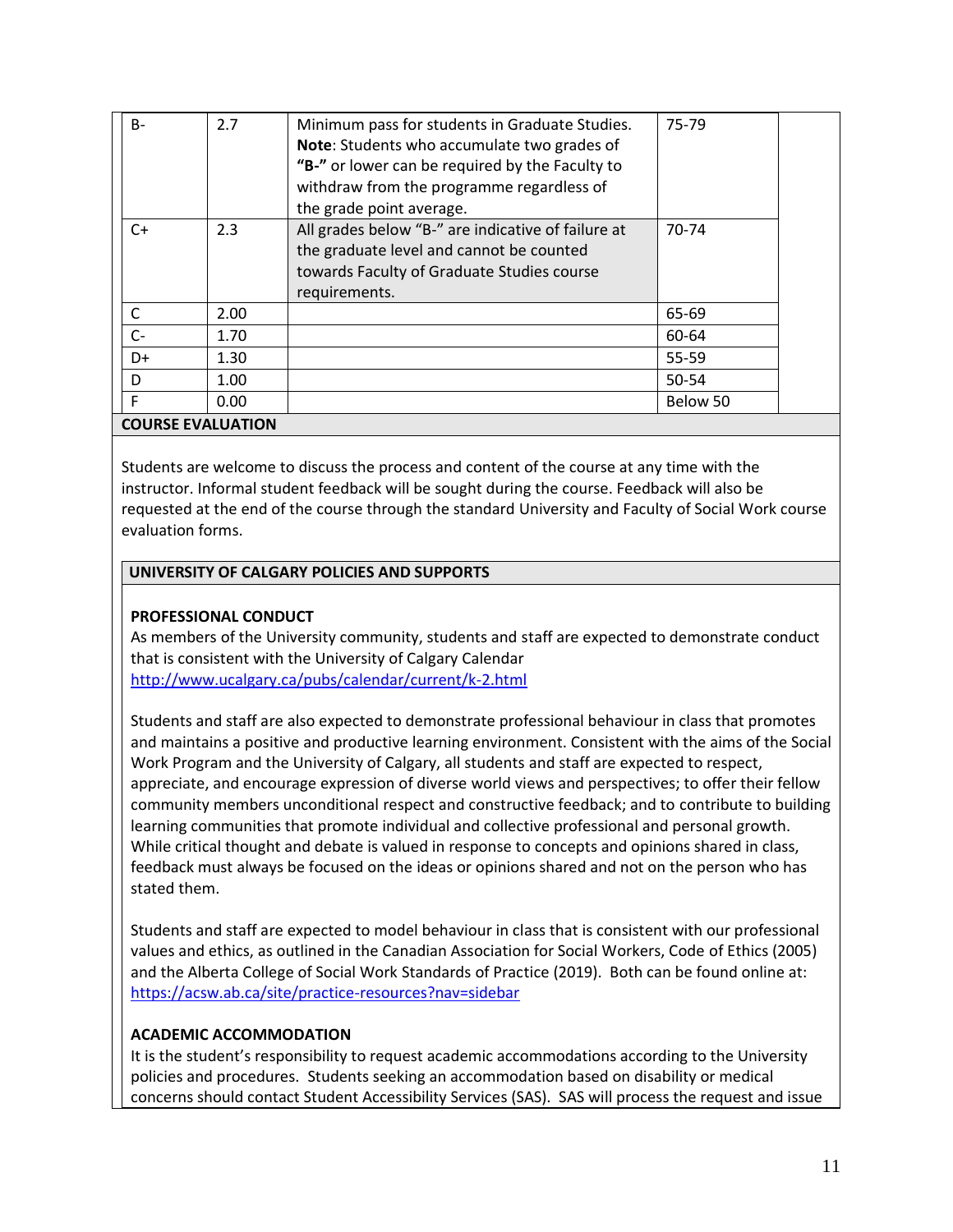letters of accommodation to instructors. For additional information on support services and accommodations for students with disabilities, visit [www.ucalgary.ca/access/](http://www.ucalgary.ca/access/). Students who require an accommodation in relation to their coursework based on a protected ground other than disability should communicate this need in writing to their Instructor. The full policy on Student Accommodations is available at [http://www.ucalgary.ca/policies/files/policies/student](http://www.ucalgary.ca/policies/files/policies/student-accommodation-policy.pdf)[accommodation-policy.pdf](http://www.ucalgary.ca/policies/files/policies/student-accommodation-policy.pdf)

# **RESEARCH ETHICS**

"If a student is interested in undertaking an assignment that will involve collecting information from members of the public, they should speak with the course instructor and consult the CFREB Ethics Website [\(http://www.ucalgary.ca/research/researchers/ethics-compliance/cfreb\)](http://www.ucalgary.ca/research/researchers/ethics-compliance/cfreb) before beginning the assignment.

## **ACADEMIC MISCONDUCT**

For information on academic misconduct and its consequences, please see the University of Calgary Calendar a[t http://www.ucalgary.ca/pubs/calendar/current/k.html](http://www.ucalgary.ca/pubs/calendar/current/k.html)

# **INSTRUCTOR INTELLECTUAL PROPERTY**

Course materials created by the professor(s) (including presentations and posted notes, labs, case studies, assignments and exams) remain the intellectual property of the professor(s). These materials may NOT be reproduced, redistributed or copied without the explicit consent of the professor. The posting of course materials to third party websites such as note-sharing sites without permission is prohibited. Sharing of extracts of these course materials with other students enrolled in the course at the same time may be allowed under fair dealing.

## **COPYRIGHT LEGISLATION**

All students are required to read the University of Calgary policy on Acceptable Use of Material Protected by Copyright [\(www.ucalgary.ca/policies/files/policies/acceptable-use-of-material](http://www.ucalgary.ca/policies/files/policies/acceptable-use-of-material-protected-by-copyright.pdf)[protected-by-copyright.pdf\)](http://www.ucalgary.ca/policies/files/policies/acceptable-use-of-material-protected-by-copyright.pdf) and requirements of the copyright act [\(https://laws](https://laws-lois.justice.gc.ca/eng/acts/C-42/index.html)[lois.justice.gc.ca/eng/acts/C-42/index.html\)](https://laws-lois.justice.gc.ca/eng/acts/C-42/index.html) to ensure they are aware of the consequences of unauthorised sharing of course materials (including instructor notes, electronic versions of textbooks etc.). Students who use material protected by copyright in violation of this policy may be disciplined under the Non-Academic Misconduct Policy.

## **FREEDOM OF INFORMATION AND PROTECTION OF PRIVACY**

Student information will be collected in accordance with typical (or usual) classroom practice. Students' assignments will be accessible only by the authorized course faculty. Private information related to the individual student is treated with the utmost regard by the faculty at the University of Calgary.

# **SEXUAL VIOLENCE POLICY**

The University recognizes that all members of the University Community should be able to learn, work, teach and live in an environment where they are free from harassment, discrimination, and violence. The University of Calgary's sexual violence policy guides us in how we respond to incidents of sexual violence, including supports available to those who have experienced or witnessed sexual violence, or those who are alleged to have committed sexual violence. It provides clear response procedures and timelines, defines complex concepts, and addresses incidents that occur off-campus